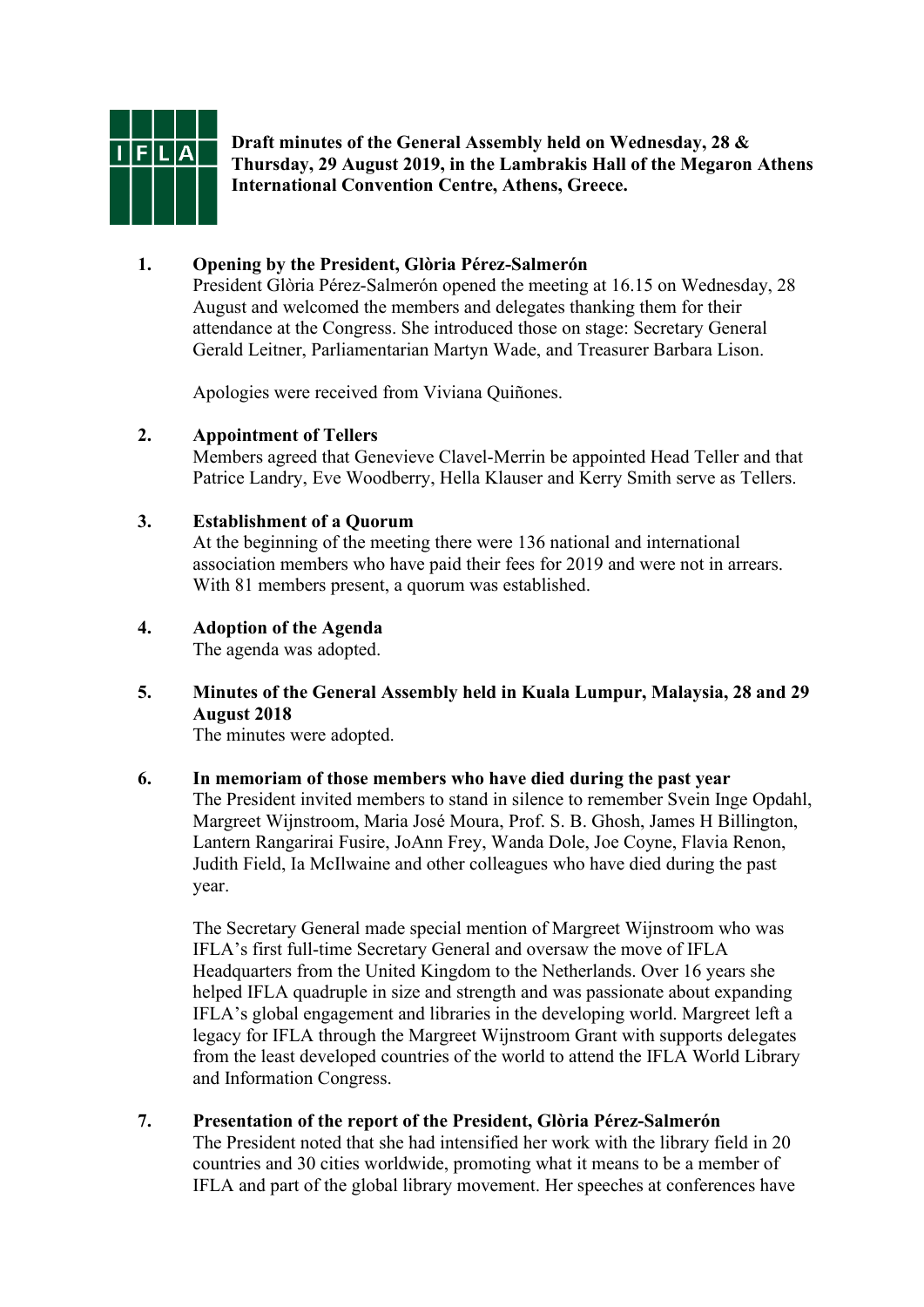encouraged participants to work for a better understanding of the impact of libraries on development and wellbeing, using the UN Sustainable Development Goals as a framework. She noted her passion for engaging libraries in areas of the world where IFLA currently has fewer members. As the first Spanish speaking IFLA President, the LAC Region provided a particular focus with many meetings culminating in the Buenos Aires Declaration underlining the need for access to information and the importance of libraries if the countries involved were to realise the SDGs.

Glòria's second President's Meeting reinforced her theme of libraries as 'motors of change'. She noted how IFLA has extended cooperation with other actors in the information and book sector as part of facilitating meaningful access and it was her pleasure to meet with many across the sector. The President noted the support she had received from her employer, the Diputacio de Barcelona and thanked the thousands of librarians involved in IFLA's transformation.

The full text of the President's report is on the IFLA website: <https://www.ifla.org/files/assets/hq/general-assembly/presidents-report-2019.pdf>

#### **8. Presentation of the report of the Secretary General**

The Secretary General noted that in its tenth decade IFLA is continuing to move firmly into the future. IFLA's membership of around 1500 in 150 countries are central to our work. He noted the initiative taken in Australasia and the Pacific to collect funds to support the membership of associations from Papua New Guinea, Samoa, and Vanuatu in addition to the libraries of Kiribati and the Cook Islands. The generosity of many is assisting those who may be struggling.

IFLA's strength is in the willingness to assist and to volunteer. The thousand plus experts on IFLA's committees are key to enhancing professional practice, building better services and strengthening advocacy. They are the force being the IFLA publications programme and the IFLA Library which saw its one millionth download in 2018.

The four Strategic Directions have guided IFLA's work, playing an active role in the area of media and information literacy and debates on copyright in various regions of the world. The Marrakesh Treaty remains an important milestone and new guidance was provided for libraries advocating for connectivity in order to enhance services to users. In areas of cultural heritage, IFLA has been active in digital preservation, digital unification and the prevention of traffiking of cultural items.

The UN 2030 Agenda continues to offer an affirmation of the importance of what libraries do and IFLA held a Global Convening in New York to show our work to ambassadors and diplomats. At this meeting we said goodby to our second cohort of the international leaders programme who are all making their mark in our field.

2018 was the year when IFLA made the step from vision to strategy and laid the foundations for a new way of working. The Global Vision report was launched with a key finding and ten highlights and opportunities. From the field came the 8500 ideas on how to address the opportunities and how each of us can take action,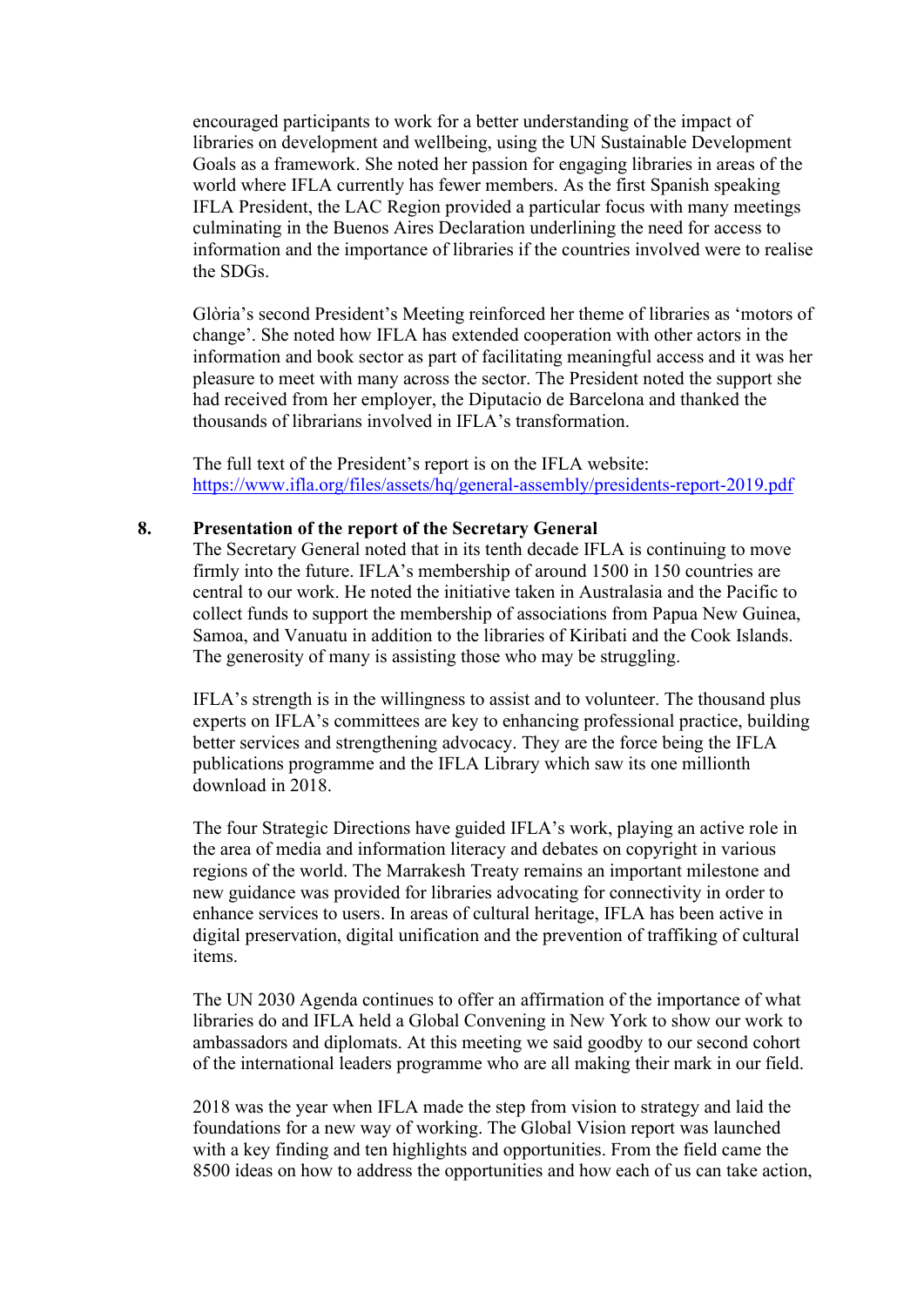and available in the IFLA Ideas Store. Together these important works provided a guiding star in the work to develop the IFLA Strategy for 2019-2020. Now IFLA has a map and directions to inspire, engage, enable and connect the library field. The Secretary General noted the launch of the IFLA Governance Review, the next step in IFLA's transformation.

IFLA's 2018 Annual Report is on the IFLA website: <https://www.ifla.org/files/assets/hq/annual-reports/2018.pdf>

#### **9. Presentation of the annual accounts by the Treasurer**

Treasurer Barbara Lison presented the 2018 annual report as accepted by the Governing Board in its April 2019 meeting for presentation to Members.

The year 2018 shows a surplus of of  $\epsilon$ 290,937. This compares to a surplus of  $\epsilon$ 32,660 for 2017. The overall result of a surplus is a positive sign of a strong and well-managed budget. This surplus means that our general reserves now stand at  $\epsilon$ 1,513,581, and earmarked reserves at  $\epsilon$ 67,961. These reserves are an important asset for IFLA to be able to secure our work and sustainability in the years to come.

It is important that the general accounts meet the needs of IFLA's core business. IFLA has also benefited from an increase in membership income, a positive conference result in 2018 and a decrease in some staff expenses. With funding from the Bill and Melinda Gates Foundation, IFLA was able to spend  $\epsilon$ 708,712 on key initiatives involving the International Advocacy programme.

In response to a question about the  $\epsilon$ 70,000 donation to Stichting IFLA Global Libraries, the Treasurer noted that was a means of providing funds from the Stichting IFLA Foundation to support the production of the update of the Trend Report.

The meeting adopted the 2018 Annual Accounts.

The full text of the Treasurer's report is on the IFLA website: <https://www.ifla.org/files/assets/hq/general-assembly/annual-accounts-2019.pdf>

## **Acknowledgement of IFLA's Donors and Sponsors**

The Secretary General acknowledged the valuable contribution of institutions and organisations that have enabled the continuation of strategic and regional activities and development projects in 2018.

**Donors** 

- Koninklijke Bibliotheek, The Netherlands host of IFLA HQ
- Biblioteca nacional Portugal host of UNIMARC
- National Library Board, Singapore host of IFLA Asia and Oceania Regional Office
- University of South Africa, Pretoria host of IFLA Africa Regional Office
- Biblioteca del Congreso de la Nación, Argentina host of IFLA Latin America and the Caribbean Regional Office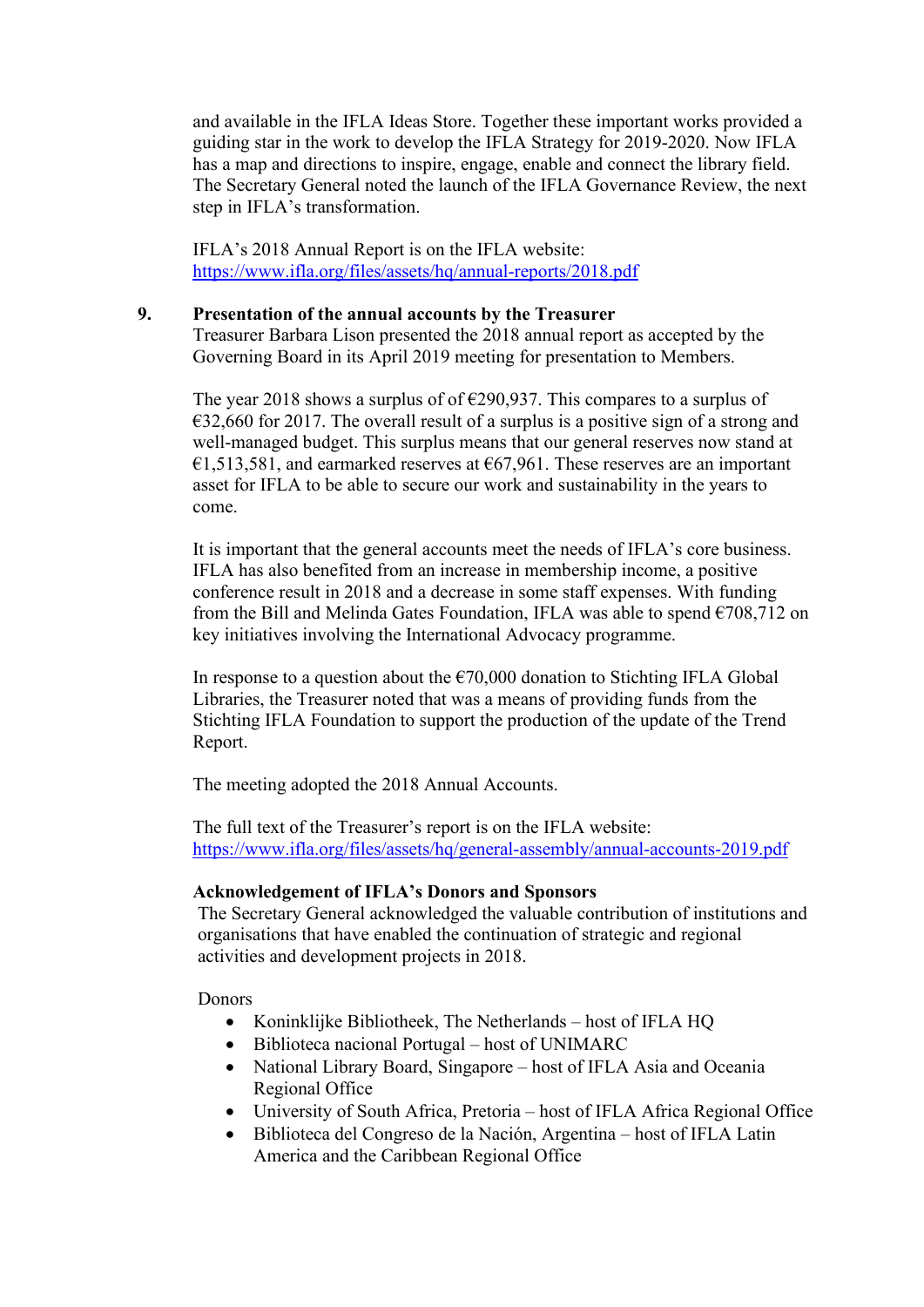- Bibliotheca Alexandrina, Egypt host of IFLA Language Centre for Arabic
- National Library of China host of IFLA Language Centre for Chinese
- Cheikh Anta Diop University, Senegal host of IFLA Language Centre for French in Africa
- Russian State Library host of IFLA Language Centre for Russian

Donors include:

- The Bill & Melinda Gates Foundation
- National Diet Library, Japan
- National Library of Australia
- The British Library
- Library and Archives Canada
- National Library of Finland
- Kungliga Biblioteket, Sweden
- Stockholm University Library, Sweden
- Bibliothèque Nationale Suisse
- Bibliothèque National du Grant-Duché de Luxembourg

IFLA's corporate supporters and major conference donors were also acknowledged.

#### **10. Formal announcement of the Results of the Postal Ballot for the Election of President-elect and for places on the Governing Board**

The results of the election for President-elect 2019-2021 are:

• Barbara Lison (elected unopposed)

The results of the election for the Governing Board 2019-2021 are:

| 1. Michael Dowling (United States of America) 2 <sup>nd</sup> term | 801 |
|--------------------------------------------------------------------|-----|
| 2. Marwa El Sahn (Egypt) $2nd$ term                                | 745 |
| 3. Ai Cheng Tay (Singapore)                                        | 683 |
| 4. Antonia Arahova (Greece) $2nd$ term                             | 659 |
| 5. Knud Schulz (Denmark) $2nd$ term                                | 636 |
| <b>6.</b> Huanwen Cheng (China) $2nd$ term                         | 635 |
| 7. Torbjörn Nilsson (Sweden) $2nd$ term                            | 611 |
| 8. Minna von Zansen (Finland)                                      | 563 |
| 9. Sueli Mara Soares Pinto Ferreira (Brazil) 2 <sup>nd</sup> term  | 556 |
| 10. Jonathan Hernández-Pérez (Mexico)                              | 539 |
|                                                                    |     |

The following Members of the Governing Board were also elected: Chair Professional Committee: Vicki McDonald, Australia Chair Division I: Sonia Poulin, Canada Chair Division II: Helen Vincent, United Kingdom Chair Division III: Adjoa Boateng, United Kingdom Chair Division IV: Catharina Isberg, Sweden Chair Division V: Sanjay Kumar Bihani, India Chair Management of Library Associations Section: Halo Locher, Switzerland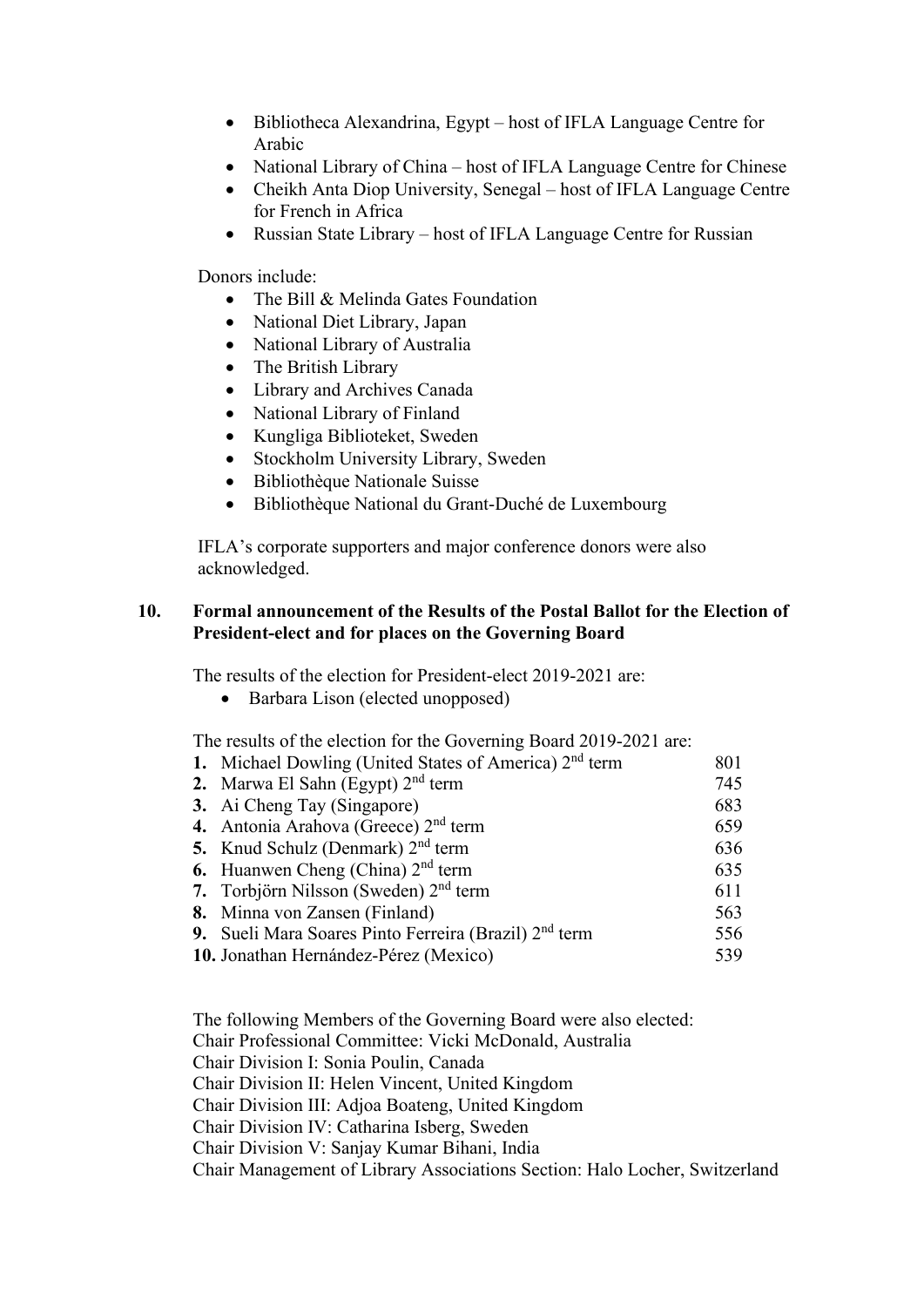# **11. Motions and Resolutions**

# **11.1 Motion to approve the holding of the next General Assembly in August 2020** In accordance with Dutch legal requirements the Members resolved in the affirmative

*Resolution: The General Assembly resolved to authorize the Governing Board to convene the General Assembly to coincide with the next IFLA World Library and Information Congress which shall take place in August 2019. In the case of an unavoidable delay the General Assembly may be convened at a later date, but no later than 30 November 2019.*

# **11.2 Motion to approve Membership fees 2019-2021**

The Secretary General noted that since membership fees were set last year for 2019, retail price inflation in the Netherlands has increased by 2.3%. Members were asked to agree to increase fees for 2020 by the same amount. They were also asked to delegate the setting of membership fees for 2021 and 2022 to the Governing Board using the same formula.

The General Assembly resolved in the affirmative:

*Resolution: The General Assembly resolved to empower the Governing Board to increase the membership fees in all categories by the percentage of the official retail price inflation, as recorded by the Netherlands government, since the time of the last increase. In a year where the average retail price increase is below 1.0%, the Governing Board may increase the membership fees in all categories up to 2.0% in order to ensure financial sustainability. The General Assembly will continue to approve the IFLA membership rates for all categories at intervals of no more than three years.*

## **11.3 This motion was withdrawn.**

# **12. Motion to adjourn and reconvene at 16:15 on Thursday 29 August 2019**

## The General Assembly resolved in the affirmative:

*Resolution: The General Assembly resolved that this meeting adjourns to meet at 16.15 tomorrow (Thursday 29 August) for the Closing Ceremony.*

## **Closing Ceremony**

## **1. Address by President Glòria Pérez-Salmerón**

The President noted what an honour and privilege it had been to lead the federation and to work with people who share the values of equality, freedom, justice, peace and progress – the values that dialogue and democracy are built on. Her experience has shown that there is no lack of dedication, no lack of inspiration, no lack of action to drive the motors of change. She encouraged librarians to maintain the momentum. Her term of office coincided with great changes within IFLA, changes that would help to accelerate our work to build a global library field, able to deliver on the Global Vision. Librarians had turned on the ignition, started the motors of social change. Now we must create a global movement in order to bring meaningful access to information to all.

The full text of the outgoing President's address is on the IFLA website: <https://www.ifla.org/files/assets/hq/news/documents/gps-closing-athens.pdf>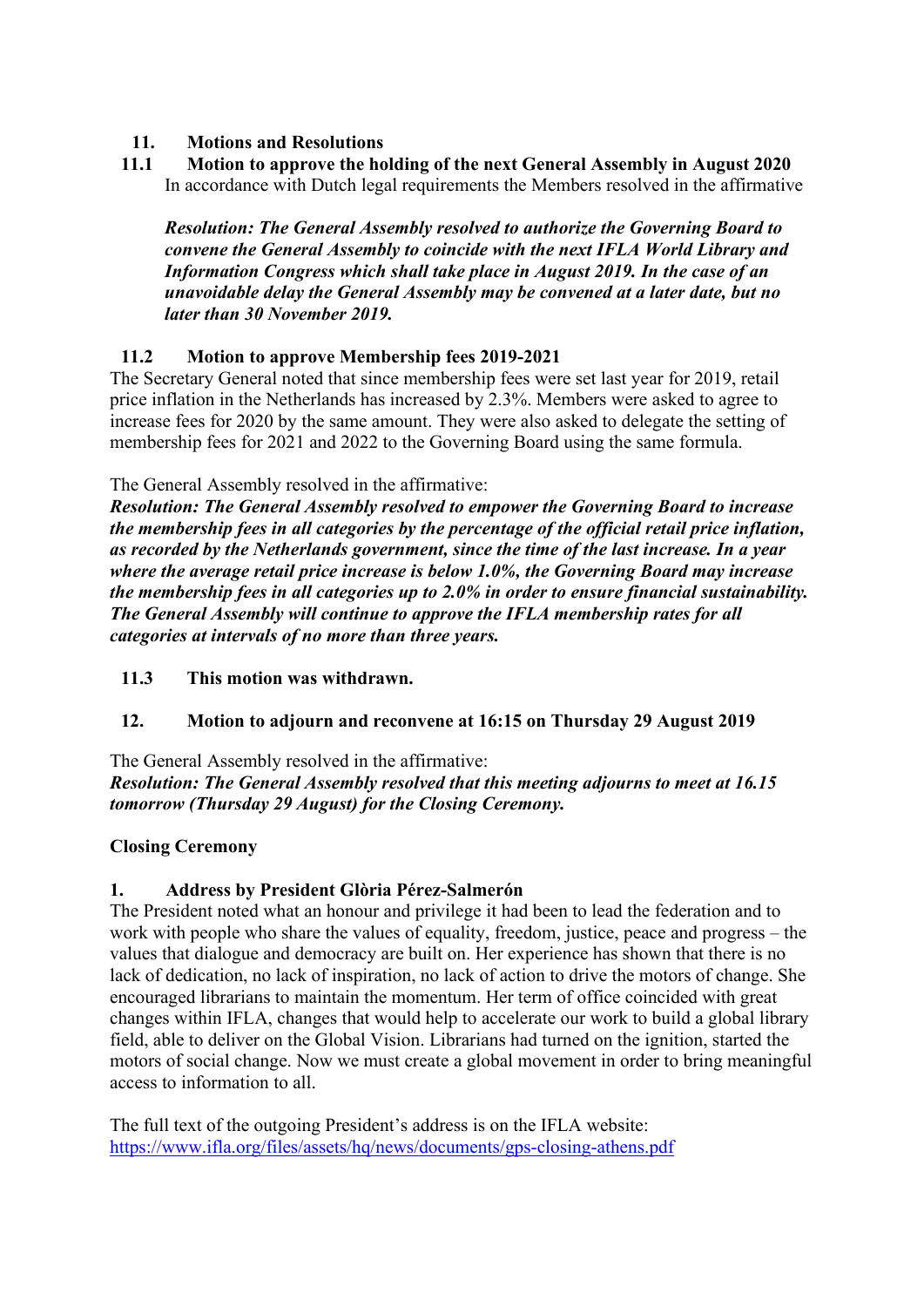# 2. Honours and Awards

Chair of the Professional Committee, Raissa Teodori, presented the Professional Committee Awards.

# **The IFLA Dynamic Unit and Impact Award 2019**

To recognise the vital contribution and work of the membes of the IFLA Professional Units, the Professional Committee established a new award in 2018 – the IFLA Dynamic Unit and Impact Award. Submissions were evaluated against criteria including quality and impact of work, communication strategy, membership and leadership engagement and development.

Two professional units were awarded with a Special Mention

- 1. Knowledge Management Section for good planning, effective communication and advocacy skills, and a focus on building diverse membership and partnerships.
- 2. Law Libraries Section achievements towards building effective collaboration and partnerships within and beyond IFLA, in order to strengthen their area of the profession and support access to knowledge and information across the world.

The winner of the award was the Library Buildings and Equipment Section for a robust and inclusive planning process, leading to professional development and to a wide range of initiatives and events, including their annual award. It has built a strong collaborative approach within and beyond IFLA, matched by a clear and effective communication strategy, which includes an active social media presence and good publishing activities. The award was accepted by Diane Koen, Chair of the Section.

## Best IFLA Poster 2019

The jury acknowledges the high quality of the posters presented this year, which combine substantive ideas and content with clear and appealing design. Two runners-up were identified by the jury:

- 1. From Sweden *Libraries and climate consciousness*
- 2. From Malaysia *Library makeover: the sanctuary of the mind*

The winner of the Best IFLA Poster for 2019 was Donatus Kubilius from Lithuania for *Every good adaptation is also an innovation. The poster displays a case of makerspace in the national library of Lithuania. How to change traditional image of the library among its users in the digital age. Hands-on way to strengthen user's community.*

## **IFLA Honors and Awards**

The President presented the following awards.

## **IFLA Scroll of Appreciation**

The President presented the IFLA Scroll of Appreciation to Christina Kyriakopoulou, Dr Filippos Tsimpoglou and Alexandra Papazoglou, Co-Chairs of the IFLA Greek National Committee in grateful recognition to the National Committee of the IFLA World Library and Information Congress, 85th IFLA General Conference and Assembly, Athens, Greece, 2019.

The President presented the IFLA Scroll of Appreciation to the following recipients:

- Jeanne Drewes for her distinguished contribution to IFLA and international
- librarianship, particularly in the field of preservation and conservation. Steven W. Witt for his extensive contribution to IFLA and engagement in international librarianship, particularly in the field of research and publication.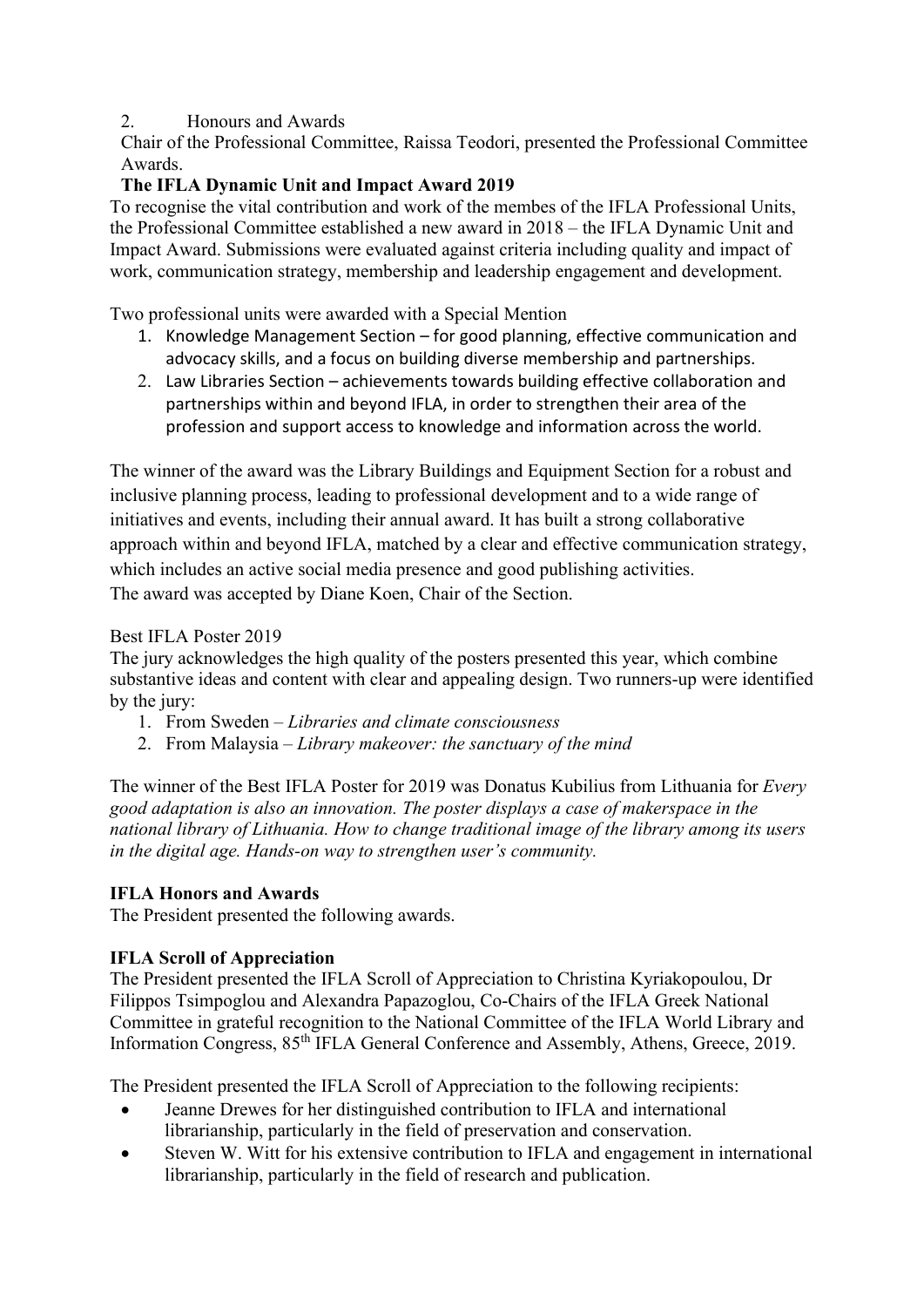#### IFLA Medal

There were two recipients of the IFLA Medal

- Kai Ekholm for his distinguished contribution to IFLA and his leadership as Chair of the FAIFE Committee. The IFLA Medal particularly recognises his achievements and influence in advocating for freedom of speech and people's right to cultural heritage.
- Barbara Schleihagen for her distinguished contribution to IFLA and enthusiastic support of library associations and young professionals. The IFLA Medal particularly recognises her contribution to IFLA's Governing Board and IFLA's organisational development and financial sustainability.

#### **Honorary Fellow**

Honorary Fellow is IFLA's highest award and may be conferred on a person who has delivered long and distinguished service to IFLA with outstanding achievements that has brought distinction to IFLA in the international arena.T

Two people were conferred with this award.

- The distinction of IFLA Honorary Fellow was awarded to Deborah Jacobs for her outstanding achievements and efforts to inspire librarians and libraries in many regions of the world. With her support through the Global Libraries Program, IFLA has been able to increase its reach and galvanise the library field to advocate more effectively for the role of libraries in society.
- The distinction of IFLA Honorary Fellow was awarded to Donna Scheeder for her achievements, dedication and service to IFLA, particularly in the areas of IFLA's organisational transformation and in advocacy for libraries within the UN Sustainable Development Goals.

## **Outgoing Governing Board 2017 - 2019**

The members of the outgoing Governing Board were thanked for their service: Huanwen Cheng, Marwa El Sahn, Ágnes Hajdu Barát, Barbara Lison, Patrick Losinski, Torbjörn Nilsson, Victoria Okojie, Victoria Owen, Viviana Quiñones, Knud Schulz, Vicki McDonald, Ann Okerson, Maja Žumer, Sueli Mara Soares Pinto Ferreira, Michael Dowling, Raissa Teodori, Christine Mackenzie and Glòria Pérez-Salmerón.

#### **Incoming Governing Board 2019 - 2021**

The members of the incoming Governing Board were introduced to the assembly: Antonia Arahova, Ai Cheng Tay, Huanwen Cheng, Michael Dowling, Marwa El Sahn, Jonathan Hernández-Pérez, Torbjörn Nilsson, Sueli Mara Soares Pinto Ferreira, Knud Schulz, Minna von Zansen, Sonia Poulin, Helen Vincent, Adjoa Boateng, Catharina Isberg, Sanjay Kumar Bihani, Halo Locher, Vicki McDonald, Barbara Lison, and Christine Mackenzie.

#### **IFLA #WLICWOW Award**

This award was given to the person who shared the most inspiring social media post on Facebook or Twitter and demonstrated the benefits of attending WLIC to a wider audience. The award for 2019 was presented to Perizat Utebaliyeva.